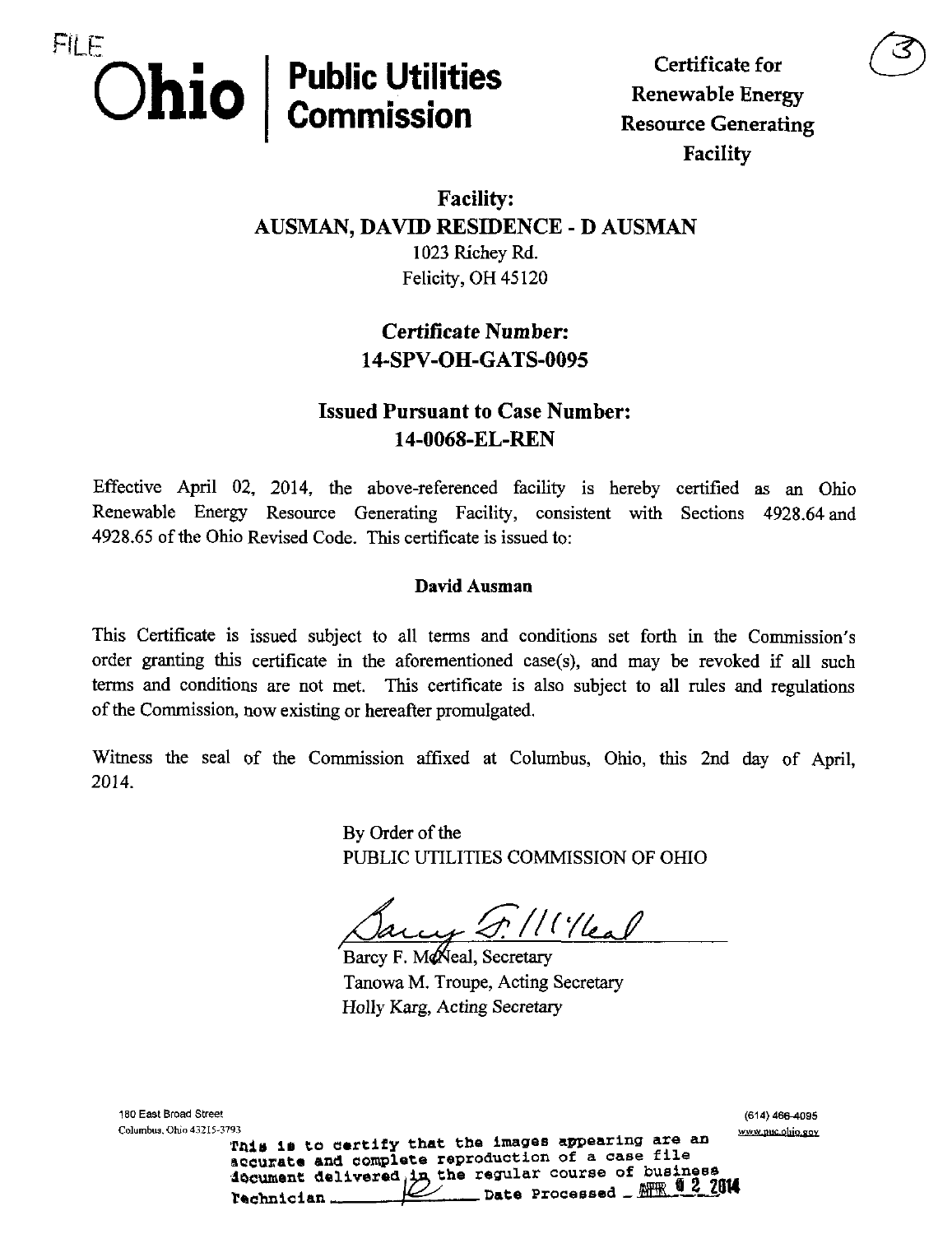## Automatic Case Action Form Certification of Renewable Energy Resource Generating Facility

Issued Certificate Number: 14-SPV-OH-GATS-0095

PUCO Case Number: 14-0068-EL-REN

Facilitv Name:

Ausman, David Residence - D Ausman

Facilitv Location:

1023 Richey Rd. Felicity, OH 45120

#### Effective Date of Certificate / Date Commission Order Signed:

April 02, 2014

Issued To:

David Ausman

#### Send To:

David Ausman Owner 1023 Richey Rd. Felicity, OH 45120